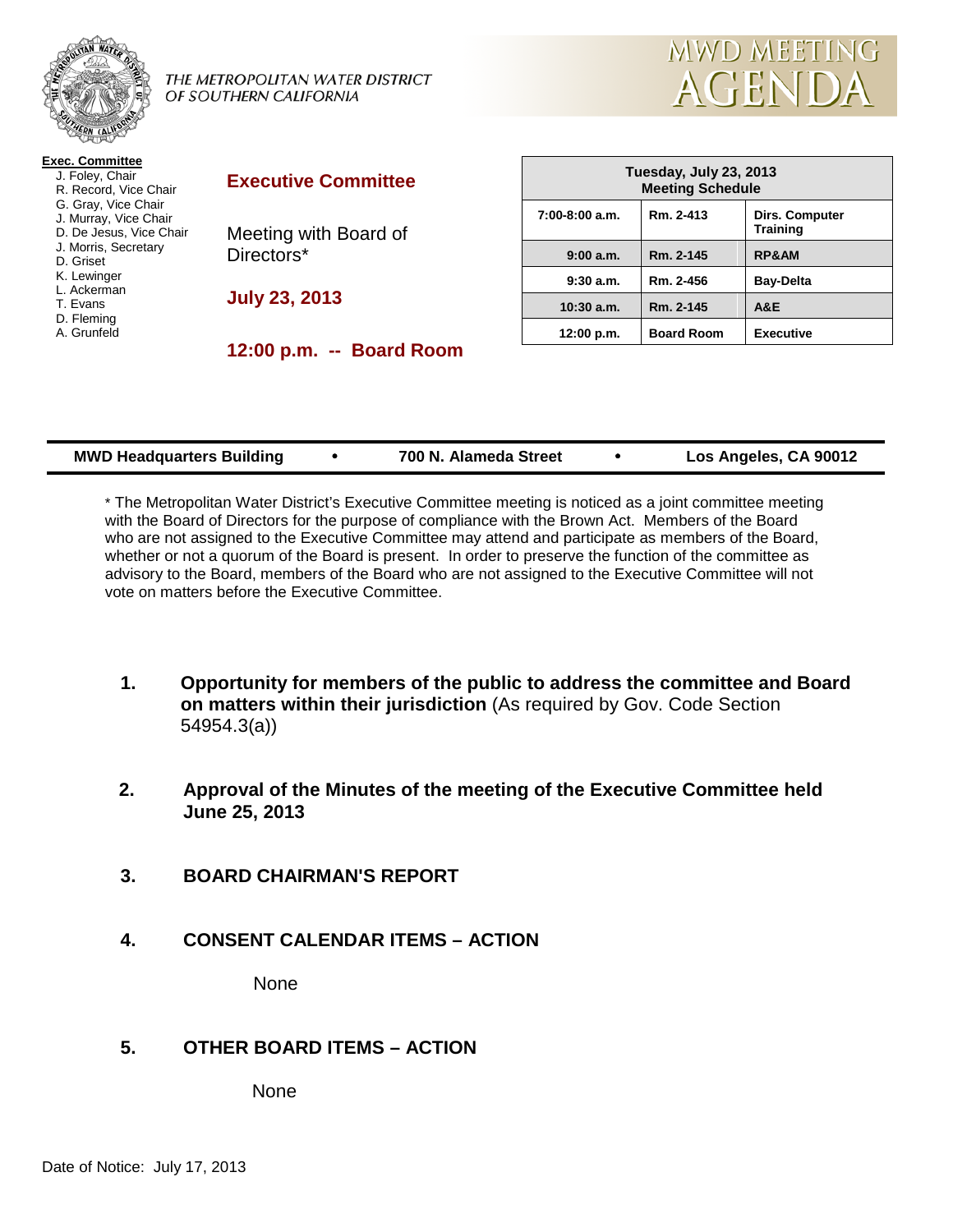#### **6. BOARD INFORMATION ITEMS**

None

#### **7. COMMITTEE ITEMS**

- a. Approve draft committee and Board meeting agendas, and schedule for August 2013
- b. General Manager's report of Metropolitan's activities
- c. General Counsel's report of Legal Department activities
- d. General Auditor's report of Audit Department activities
- e. Ethics Officer's report of Ethics Department activities
- f. Department Heads' Performance Evaluations **[Public employees' performance evaluations – General Manager, General Counsel, General Auditor, and Ethics Officer; to be heard in closed session pursuant to Gov. Code Section 54957]**

## **8. REPORTS FROM COMMITTEES**

- a. Finance and Insurance Committee
- b. Water Planning and Stewardship Committee
- c. Engineering and Operations Committee
- d. Organization, Personnel and Technology Committee
- e. Legal and Claims Committee
- f. Communications and Legislation Committee

# **9. FOLLOW-UP ITEMS**

None